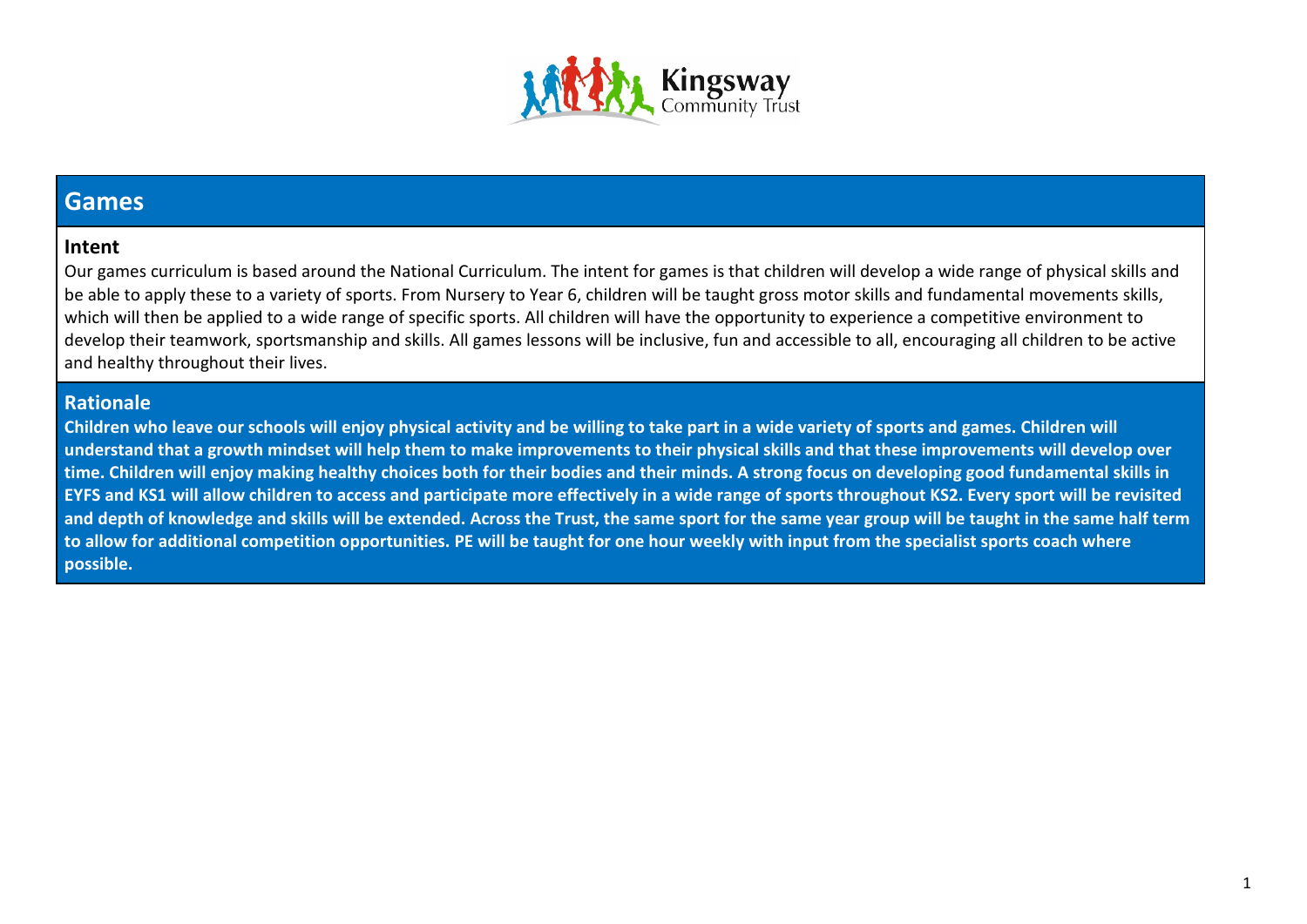

# **Games Curriculum**

|                                | Page |
|--------------------------------|------|
| <b>Nursery &amp; Reception</b> | 3    |
| Year 1                         |      |
| Year 2                         | 5    |
| Year 3                         |      |
| Year 4                         | 9    |
| Year 5                         | 11   |
| Year 6                         | 13   |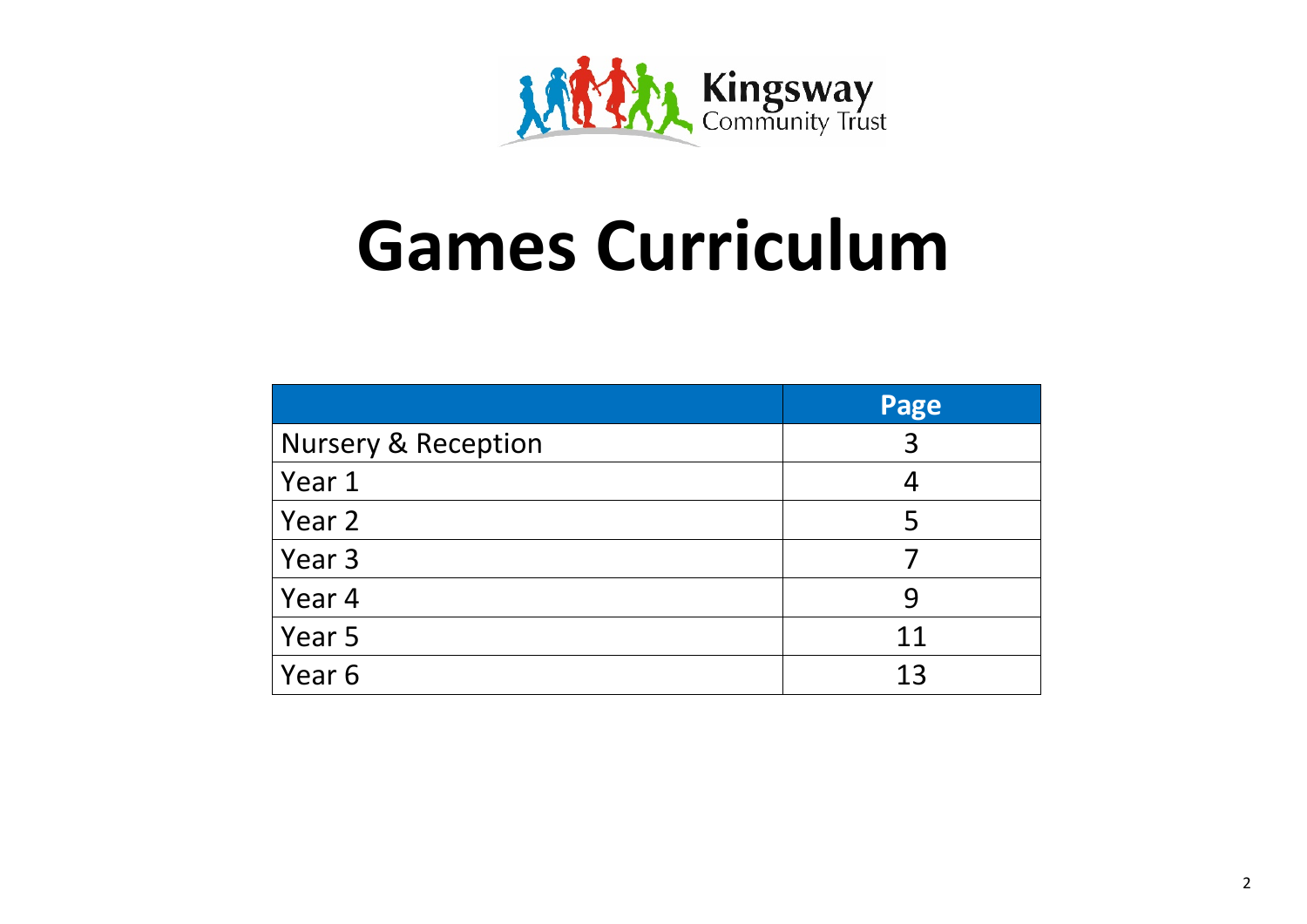|                  | Knowledge                                                                                                                                                                                     | Skills taught in units                                                                                                                                                                                                                                                                                                                                                                                                                                                | <b>Vocabulary</b>                                                |
|------------------|-----------------------------------------------------------------------------------------------------------------------------------------------------------------------------------------------|-----------------------------------------------------------------------------------------------------------------------------------------------------------------------------------------------------------------------------------------------------------------------------------------------------------------------------------------------------------------------------------------------------------------------------------------------------------------------|------------------------------------------------------------------|
| Nursery          | know how to match my developing physical skills<br>to tasks and activities in the setting. For example,<br>whether to crawl, walk or run across a plank,<br>depending on its length and width | can run, jump and climb<br>can enjoy starting to kick, throw and catch balls-<br>can skip, hop, stand on one leg and hold a pose for a<br>game like musical statues<br>can start to take part in some group activities which<br>they make up for themselves, or in teams                                                                                                                                                                                              | Walk<br>Run<br>Jump<br>Climb<br>Kick<br>Throw<br>Catch<br>Safely |
| <b>Reception</b> | know how to move safely, thinking of myself and<br>others<br>know the importance of regular physical activity                                                                                 | can further develop and refine a range of ball skills<br>including: throwing, catching, kicking, passing, batting,<br>and aiming<br>can develop confidence, competence, precision and<br>accuracy when engaging in activities that involve a ball<br>can move with developing control<br>can work to develop overall body-strength, balance,<br>co-ordination and agility<br>can move energetically when running, jumping,<br>dancing, hopping, skipping and climbing | Control<br>Aim<br>Pass<br><b>Bat</b>                             |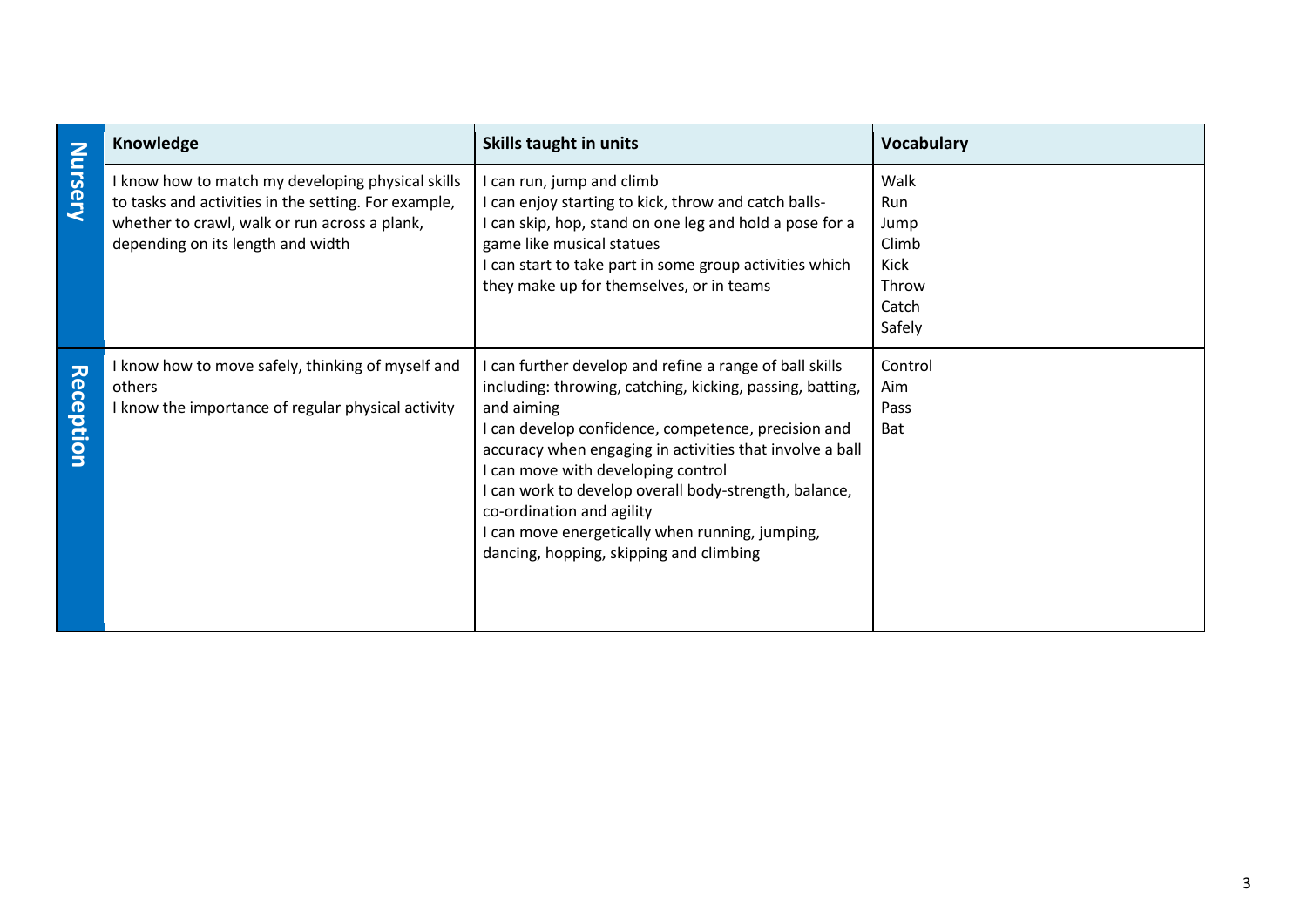|                   | Autumn 1 Travel with a small ball                                                                                                                |                                                                                                |  |
|-------------------|--------------------------------------------------------------------------------------------------------------------------------------------------|------------------------------------------------------------------------------------------------|--|
| Year<br>$\mapsto$ | Knowledge                                                                                                                                        | Skills taught in units                                                                         |  |
|                   | I know how to play with a small ball whilst moving in a range of ways.<br>I know that I need to stay within the games area when playing.         | I can play safely with a range of equipment.<br>I can travel with a small ball.                |  |
|                   | <b>Autumn 2 Travel with a Quoit</b>                                                                                                              |                                                                                                |  |
|                   | Knowledge                                                                                                                                        | Skills taught in units                                                                         |  |
|                   | I know how to roll and throw a quoit whilst moving.<br>I know it is important to stop when the teacher says so.                                  | I can play safely with a range of equipment.<br>I can travel with a quoit in 2 different ways. |  |
|                   | Spring 1 Send and receive a medium ball                                                                                                          |                                                                                                |  |
|                   | Knowledge                                                                                                                                        | Skills taught in units                                                                         |  |
|                   | I know that I can send a ball to a partner by rolling, throwing and<br>bouncing.<br>I know that I can receive a ball by catching or stopping it. | I can send and receive a medium ball in two ways with my hands.                                |  |
|                   | Spring 2 Aim a beanbag                                                                                                                           |                                                                                                |  |
|                   | Knowledge                                                                                                                                        | Skills taught in units                                                                         |  |
|                   | I know how to aim a beanbag to hit a target.<br>I know how to play with a bean bag in several different ways.                                    | I can aim a beanbag at a target in two different ways.                                         |  |
|                   | <b>Sum 1 Skipping</b>                                                                                                                            |                                                                                                |  |
|                   | Knowledge                                                                                                                                        | Skills taught in units                                                                         |  |
|                   | I know how to skip.<br>I know there are different ways to play with skipping rope.                                                               | I can skip with a rope making a pattern that can be repeated.                                  |  |
|                   | Sum 2 Bat and ball                                                                                                                               |                                                                                                |  |
|                   | Knowledge                                                                                                                                        | Skills taught in units                                                                         |  |
|                   | I know how to bounce a ball with a bat.<br>I know there are different ways to bounce a small ball.                                               | I can make a pattern that can be repeated involving bouncing a ball using a bat.               |  |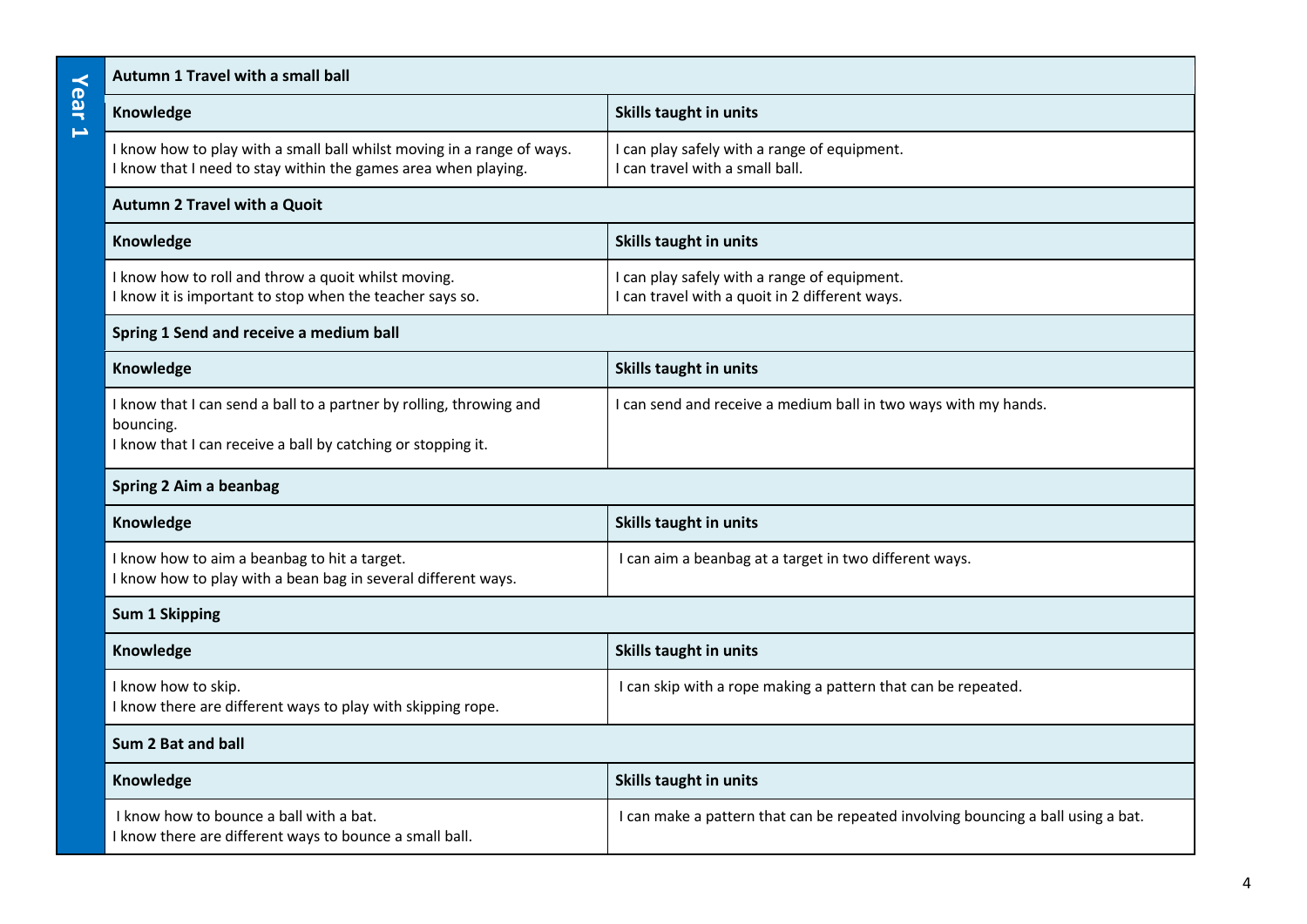|                                 | Autumn 1 Make up a travelling game with a partner using a small ball.                                                                                             |                                                                                                                                                                      |  |
|---------------------------------|-------------------------------------------------------------------------------------------------------------------------------------------------------------------|----------------------------------------------------------------------------------------------------------------------------------------------------------------------|--|
| Year<br>$\overline{\mathbf{N}}$ | Knowledge                                                                                                                                                         | <b>Skills taught in units</b>                                                                                                                                        |  |
|                                 | I know there are different ways to travel with a small ball.<br>I know it is important to send accurately in order for my partner to return<br>the ball to me.    | I can play safely with a partner using a range of equipment.<br>I can make up a travelling game with a partner using a small ball.                                   |  |
|                                 | Autumn 2 Make up a travelling game with a partner using a quoit.                                                                                                  |                                                                                                                                                                      |  |
|                                 | Knowledge                                                                                                                                                         | Skills taught in units                                                                                                                                               |  |
|                                 | I know there are different ways to travel with a quoit.<br>I know it is important to send accurately in order for my partner to return<br>the quoit to me.        | I can play with a partner using a range of equipment.<br>I can make up a travelling game with a partner using a quoit.                                               |  |
|                                 | Spring 1 Make up a game with a medium ball with a partner                                                                                                         |                                                                                                                                                                      |  |
|                                 | Knowledge                                                                                                                                                         | Skills taught in units                                                                                                                                               |  |
|                                 | I know that games have rules.<br>I know it is important to score points in a game.                                                                                | I can make up patterns with a medium ball and repeat them.<br>I can make up a game with a medium ball that has simple rules and a collaborative<br>scoring system.   |  |
|                                 | Spring 2 Make up a game with a bean bag with a partner                                                                                                            |                                                                                                                                                                      |  |
|                                 | Knowledge                                                                                                                                                         | Skills taught in units                                                                                                                                               |  |
|                                 | I know how I can improve my performance to score more points.                                                                                                     | I can make up patterns with a bean bag and repeat them.<br>I can make up a bean bag game with a partner that has simple rules and a collaborative<br>scoring system. |  |
|                                 | Summer 1 Catching Game over a Line with a partner                                                                                                                 |                                                                                                                                                                      |  |
|                                 | Knowledge                                                                                                                                                         | Skills taught in units                                                                                                                                               |  |
|                                 | I know there are different ways to throw and catch a ball over a line.<br>I know how to make up rules for my games.<br>I know that in games you can score points. | I can make up a catching game over a line with a partner.<br>I can develop rules and a collaborative scoring system for the games.                                   |  |
|                                 | <b>Summer 2 Introduction to Invasion games</b>                                                                                                                    |                                                                                                                                                                      |  |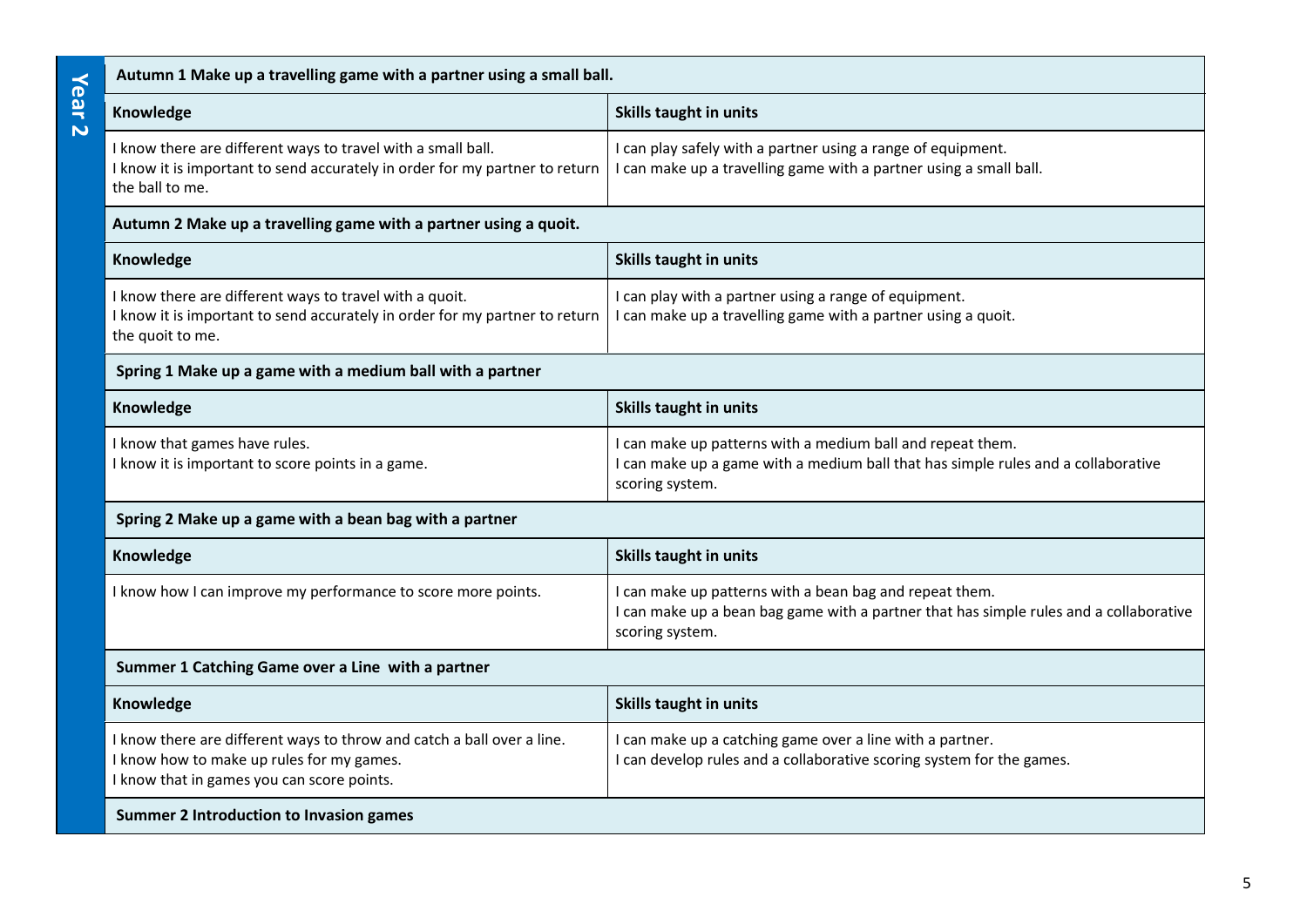| Knowledge                                                                                                                                                                                                      | Skills taught in units                                                                                                         |
|----------------------------------------------------------------------------------------------------------------------------------------------------------------------------------------------------------------|--------------------------------------------------------------------------------------------------------------------------------|
| I know there are different ways to pass and receive a ball whilst<br>travelling.<br>I know that points can be scored by hitting a target.<br>I know that moving closer to the target makes it easier to score. | I can make up a sending and receiving game in 3s with a large ball which scores by<br>travelling towards and hitting a target. |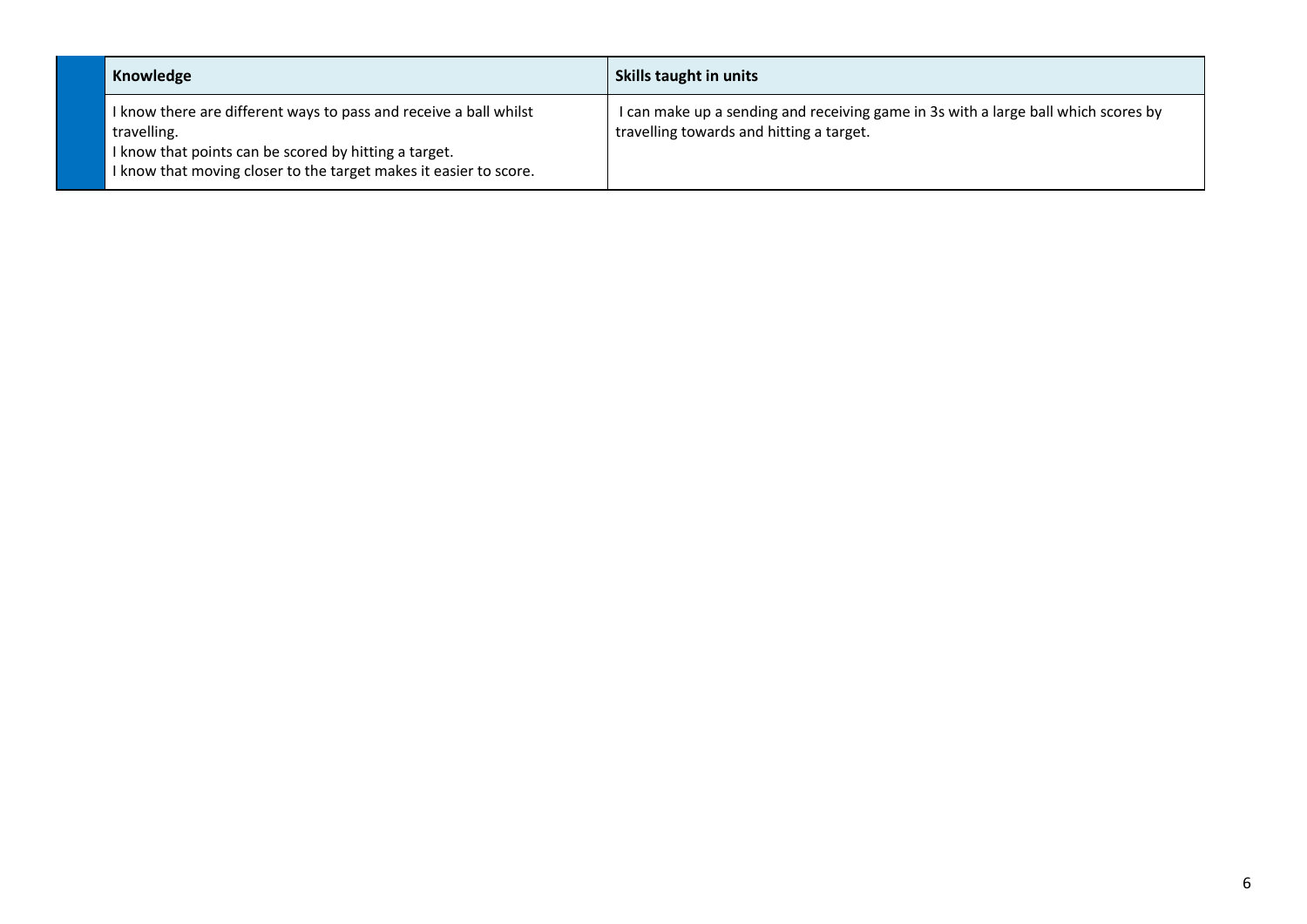|               | <b>Autumn 1 Orienteering</b>                                                                                                                                                                                                                                                        |                                                                                                                                                                                                                        |  |
|---------------|-------------------------------------------------------------------------------------------------------------------------------------------------------------------------------------------------------------------------------------------------------------------------------------|------------------------------------------------------------------------------------------------------------------------------------------------------------------------------------------------------------------------|--|
| <b>Year 3</b> | Knowledge                                                                                                                                                                                                                                                                           | <b>Skills taught in units</b>                                                                                                                                                                                          |  |
|               | I know that a map represents a set area<br>I know that maps come with a key to give specific information about<br>symbols on a map<br>I know that I need to rotate a map to fit with the direction I am facing<br>I know that instructions may include: North, South, East and West | I can read a simple map<br>I can turn and thumb a map to orientate it to match the area<br>I can navigate a simple course<br>I can develop my sustained running technique<br>I can match a key to the symbols on a map |  |
|               | <b>Autumn 2 Football</b>                                                                                                                                                                                                                                                            |                                                                                                                                                                                                                        |  |
|               | Knowledge                                                                                                                                                                                                                                                                           | <b>Skills taught in units</b>                                                                                                                                                                                          |  |
|               | I know and use rules fairly<br>I know football is an invasion game                                                                                                                                                                                                                  | I can individually travel with a ball, around and between markers in a grid.<br>I can show increased spacial awareness<br>I can dribble, pass, shoot and kick a ball                                                   |  |
|               | <b>Spring 1 Basketball</b>                                                                                                                                                                                                                                                          |                                                                                                                                                                                                                        |  |
|               | Knowledge                                                                                                                                                                                                                                                                           | <b>Skills taught in units</b>                                                                                                                                                                                          |  |
|               | I know and use rules fairly<br>I know basketball is an invasion game                                                                                                                                                                                                                | I can dribble the ball<br>I can pass using a chest pass, overhead pass and bounce pass<br>I can catch a ball effectively with two hands<br>I can catch a ball while moving                                             |  |
|               | <b>Spring 2 Tennis</b>                                                                                                                                                                                                                                                              |                                                                                                                                                                                                                        |  |
|               | Knowledge                                                                                                                                                                                                                                                                           | Skills taught in units                                                                                                                                                                                                 |  |
|               | I know that tennis can be played in a 1v1 or 2v2 set up<br>I can use a simple scoring system of points                                                                                                                                                                              | I can hit a ball with a bat by myself<br>I can rally with a partner<br>I can play a competitive game of tennis over a rope/ low net                                                                                    |  |
|               | <b>Summer 1 Cricket</b>                                                                                                                                                                                                                                                             |                                                                                                                                                                                                                        |  |
|               | Knowledge                                                                                                                                                                                                                                                                           | Skills taught in units                                                                                                                                                                                                 |  |
|               |                                                                                                                                                                                                                                                                                     |                                                                                                                                                                                                                        |  |

7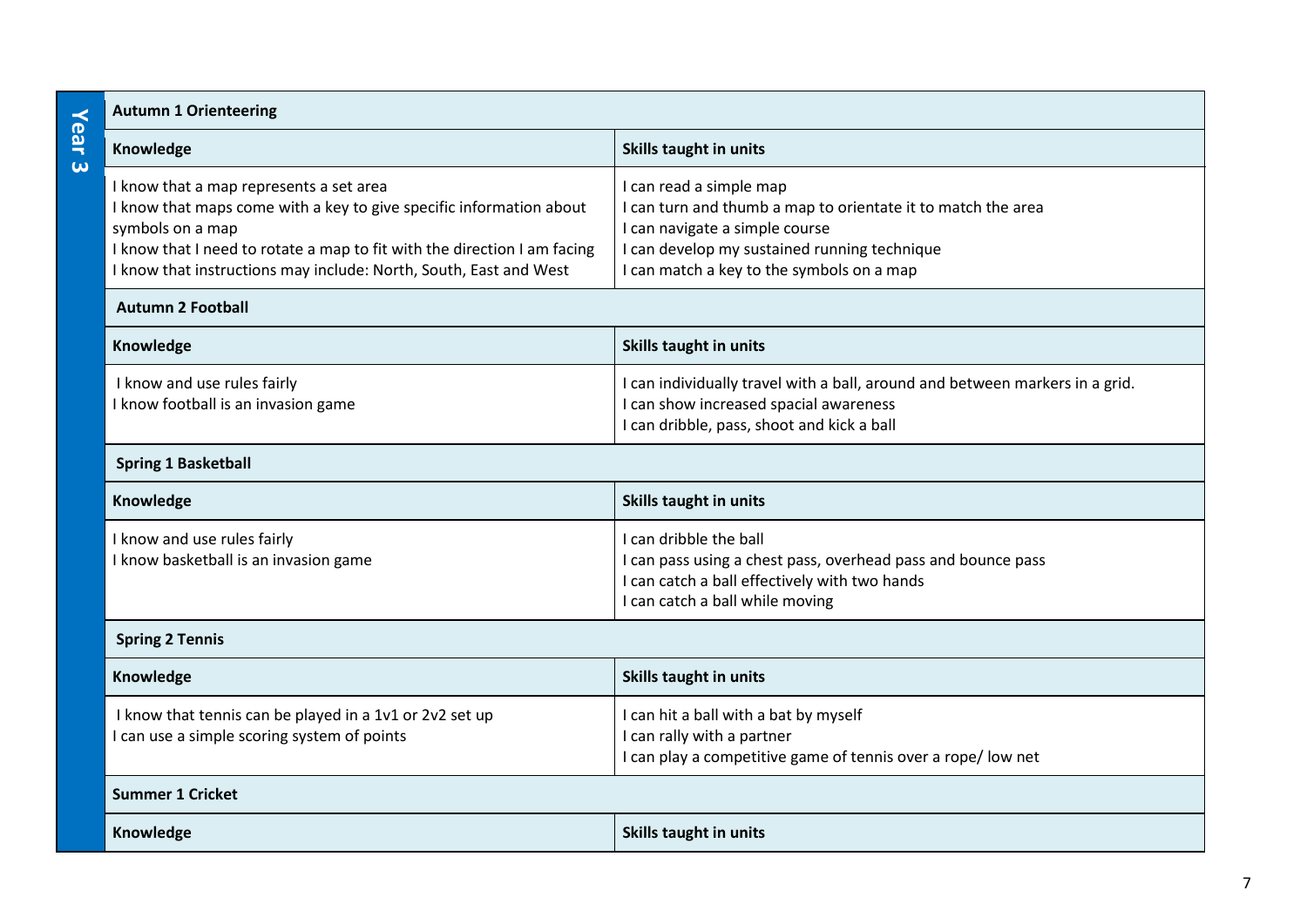| I know how to hit a ball in different directions.<br>I know that stumping the wicket means you are out in cricket.                                                                                                                           | I can field a ball and return it accurately.<br>I can self-feed to hit a ball in different directions.<br>I can bowl underarm to a partner |
|----------------------------------------------------------------------------------------------------------------------------------------------------------------------------------------------------------------------------------------------|--------------------------------------------------------------------------------------------------------------------------------------------|
| <b>Summer 2- Athletics</b>                                                                                                                                                                                                                   |                                                                                                                                            |
| Knowledge                                                                                                                                                                                                                                    | Skills taught in units                                                                                                                     |
| I know that athletics has the skills of running, jumping and throwing<br>I know that athletics is an individual sport, where winners are decided<br>by who: runs or hurdles fastest/ furthest; jump longest/ heights;<br>throws the furthest | I can run for distance and speed<br>I can hurdle over low barriers<br>I can throw for distance<br>I can jump for distance and height       |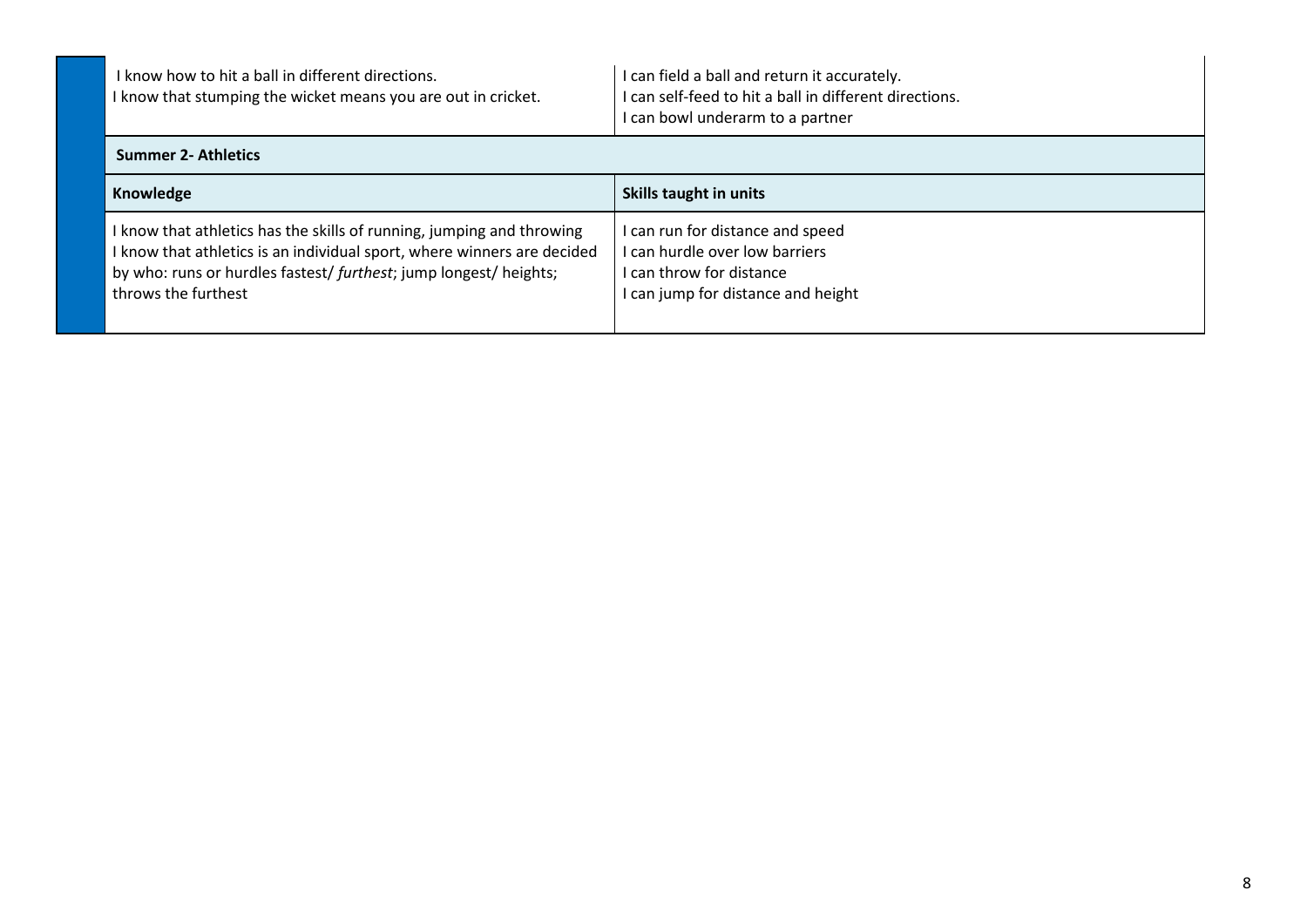|                  | <b>Autumn 1 - Netball</b>                                                                                                                                                                                                                                                                   |                                                                                                                                                                                                |  |
|------------------|---------------------------------------------------------------------------------------------------------------------------------------------------------------------------------------------------------------------------------------------------------------------------------------------|------------------------------------------------------------------------------------------------------------------------------------------------------------------------------------------------|--|
| Year             | Knowledge                                                                                                                                                                                                                                                                                   | Skills taught in units                                                                                                                                                                         |  |
| $\blacktriangle$ | I know what a bounce/ chest/ overhead/ 1 armed pass<br>I know the 3 step footwork rule                                                                                                                                                                                                      | I can pass and receive a ball<br>can make up a small sided game using netball skills, which includes scoring<br>can vary tactics and adapt skills depending on what is happening in a game     |  |
|                  | Autumn 2 - Rugby                                                                                                                                                                                                                                                                            |                                                                                                                                                                                                |  |
|                  | Knowledge                                                                                                                                                                                                                                                                                   | Skills taught in units                                                                                                                                                                         |  |
|                  | I know a range of attacking and defending strategies<br>I know that I can only pass the ball sideways or backwards<br>I know that I can only pull the tags of the ball carrier<br>I know that if my tag is pulled, I must pass the ball to a teammate<br>within 3 seconds                   | can pass accurately to my teammates<br>can run holding the ball<br>can score by running to a line and touching the ball down<br>I can dodge a player from the opposite team                    |  |
|                  | <b>Spring 1 - Hockey</b>                                                                                                                                                                                                                                                                    |                                                                                                                                                                                                |  |
|                  | Knowledge                                                                                                                                                                                                                                                                                   | Skills taught in units                                                                                                                                                                         |  |
|                  | I know that I can affect the game play by intercepting the ball<br>I know a range of attacking and defending strategies<br>I know how to pass the ball in different ways                                                                                                                    | I can vary tactics and adapt skills depending on what is happening in a game<br>can keep possession of the ball against one or more defenders<br>can dribble, pass, shoot and receive the ball |  |
|                  | <b>Spring 2 - Volleyball</b>                                                                                                                                                                                                                                                                |                                                                                                                                                                                                |  |
|                  | Knowledge                                                                                                                                                                                                                                                                                   | Skills taught in units                                                                                                                                                                         |  |
|                  | I know that I should target the ball into a space that my opponent<br>cannot reach<br>I know that the ball must go over the net and land on the opposition's<br>floor to score a point<br>I know that my team can touch the ball a maximum of three times<br>before it must go over the net | can hit and pass the ball to my partner's fist using a sponge ball/ low bounce<br>volleyball<br>I can pass the ball high over a net<br>can serve underarm or overarm                           |  |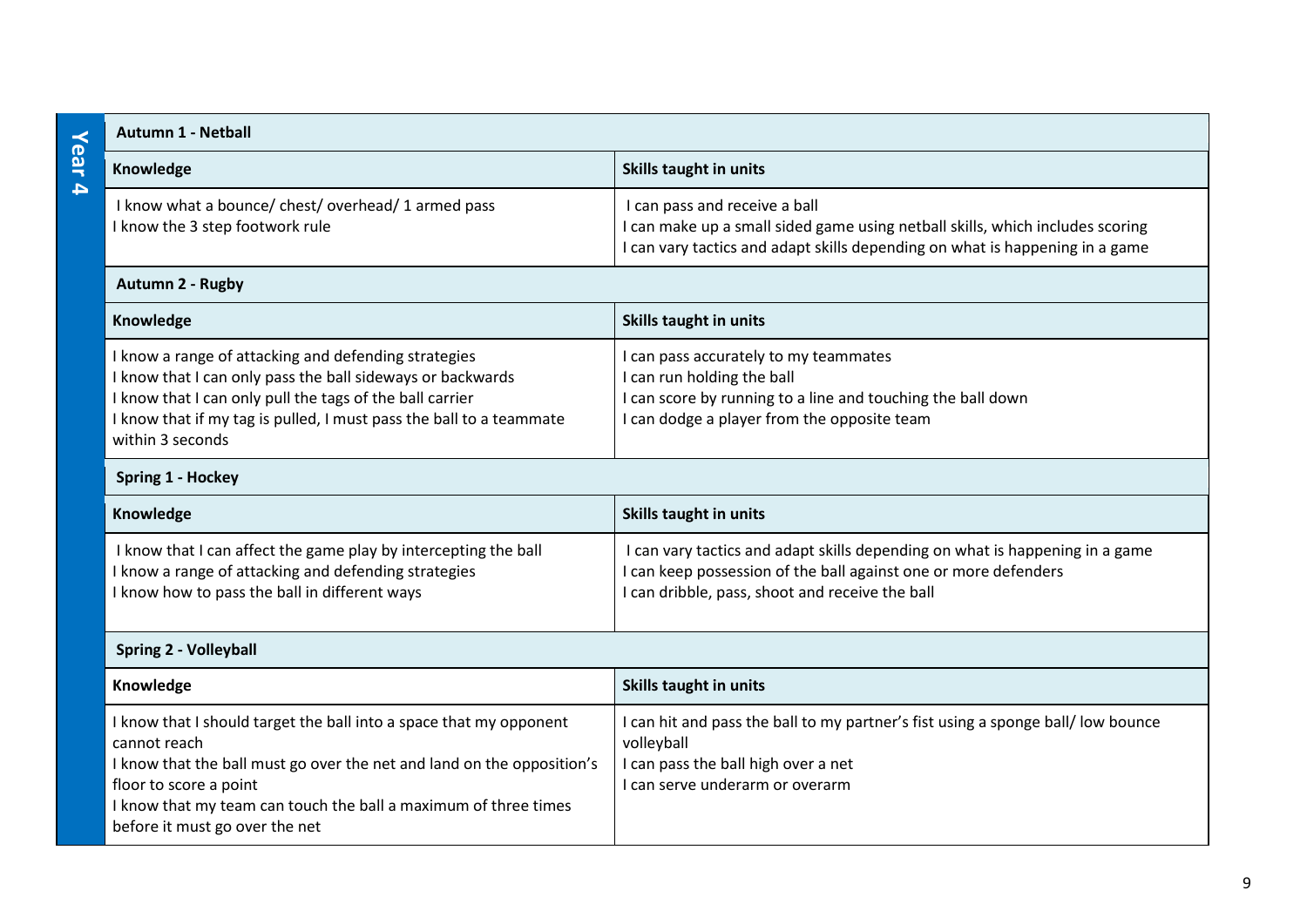| <b>Summer 1 - Rounders</b>                                                                                                                                                                                                                                                                                                                                                                                                                                                                                                          |                                                                                                                                                                                                                                                                                                                                                                                                                       |
|-------------------------------------------------------------------------------------------------------------------------------------------------------------------------------------------------------------------------------------------------------------------------------------------------------------------------------------------------------------------------------------------------------------------------------------------------------------------------------------------------------------------------------------|-----------------------------------------------------------------------------------------------------------------------------------------------------------------------------------------------------------------------------------------------------------------------------------------------------------------------------------------------------------------------------------------------------------------------|
| Knowledge                                                                                                                                                                                                                                                                                                                                                                                                                                                                                                                           | <b>Skills taught in units</b>                                                                                                                                                                                                                                                                                                                                                                                         |
| I know rounders is a striking and fielding game<br>I know that I should run to as many posts as possible before the<br>fielders return the ball to touch the post I am heading for.<br>I know that my team will score a rounder if I can run all the way round<br>the posts without stopping                                                                                                                                                                                                                                        | I can throw and catch accurately with one hand<br>I can hit a ball accurately with control<br>I can use a 2 handed catch<br>I can hit a ball with a bat (cricket/ rounders/ tennis)<br>I can return the ball effectively back to the bowler or batting space<br>I can develop my bowling accuracy towards an opponent batting<br>I can develop my speed running with a bat to a desired area or marker                |
| Summer 2 - Orienteering (2 weeks) / Athletics (4 weeks)                                                                                                                                                                                                                                                                                                                                                                                                                                                                             |                                                                                                                                                                                                                                                                                                                                                                                                                       |
| Knowledge                                                                                                                                                                                                                                                                                                                                                                                                                                                                                                                           | <b>Skills taught in units</b>                                                                                                                                                                                                                                                                                                                                                                                         |
| I know that a map represents a set area<br>I know that maps come with a key to give specific information about<br>symbols on a map<br>I know that I need to rotate a map to fit with the direction I am facing<br>I know that instructions may include: North, South, East and West<br>I know that athletics has the skills of running, jumping and throwing<br>I know that athletics is an individual sport, where winners are decided<br>by who: runs or hurdles fastest/ furthest; jump longest/ heights;<br>throws the furthest | I can read a simple map<br>I can turn and thumb a map to orientate it to match the area<br>I can navigate a simple course<br>I can develop my sustained running technique<br>I can draw my own map to fit with a specific area<br>I can match a key to the symbols on a match<br>I can run for distance and speed<br>I can hurdle over low barriers<br>I can throw for distance<br>I can jump for distance and height |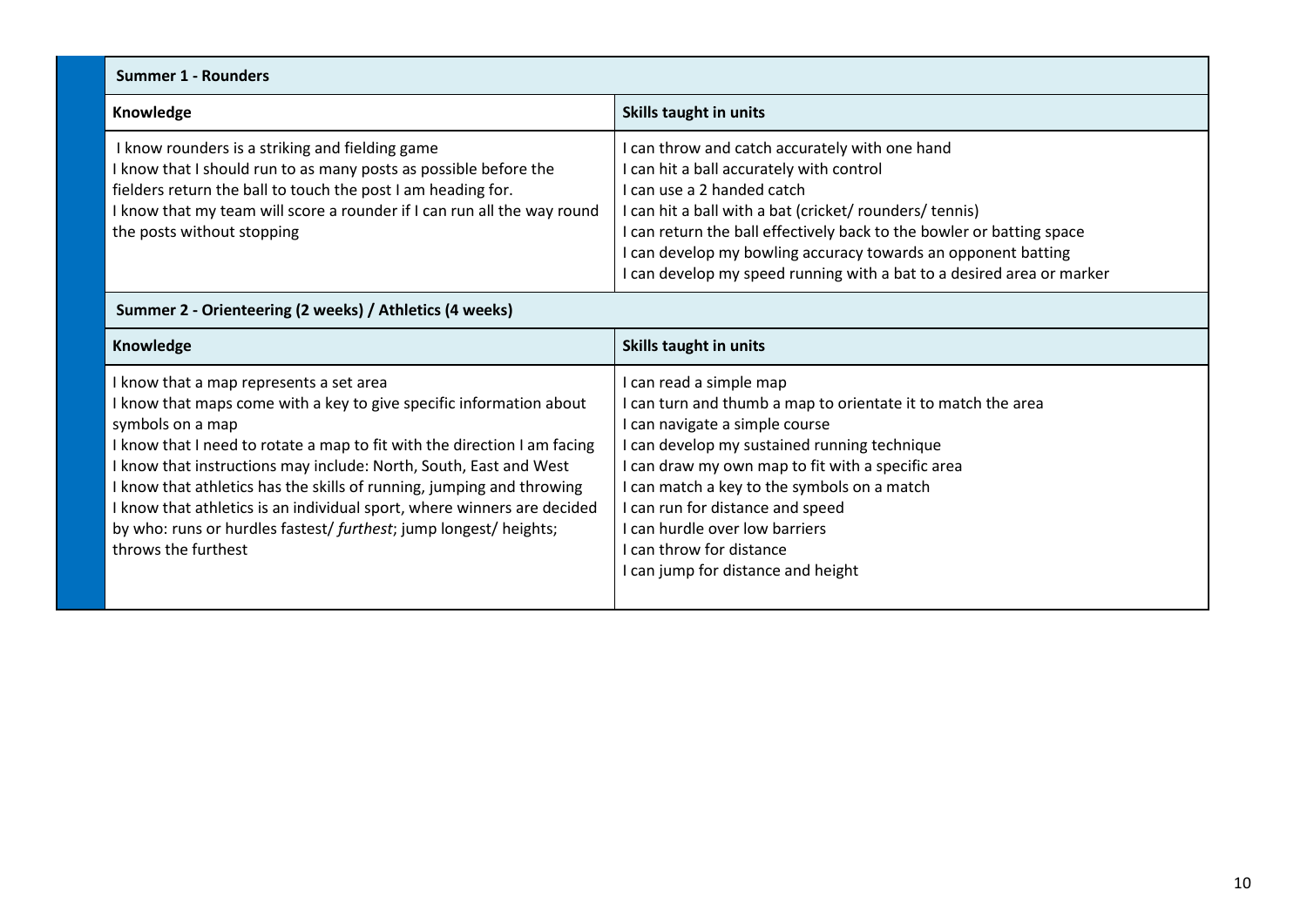|                            | <b>Autumn 1 - Orienteering</b>                                                                                                                                                                                                                                                                                                                                                                       |                                                                                                                                                                                                                                                                                                                                                                                                                                                                       |  |
|----------------------------|------------------------------------------------------------------------------------------------------------------------------------------------------------------------------------------------------------------------------------------------------------------------------------------------------------------------------------------------------------------------------------------------------|-----------------------------------------------------------------------------------------------------------------------------------------------------------------------------------------------------------------------------------------------------------------------------------------------------------------------------------------------------------------------------------------------------------------------------------------------------------------------|--|
|                            | Knowledge                                                                                                                                                                                                                                                                                                                                                                                            | <b>Skills taught in units</b>                                                                                                                                                                                                                                                                                                                                                                                                                                         |  |
|                            | I know that a map represents a set area<br>I know that maps come with a key to give specific information<br>about symbols on a map<br>I know that I need to rotate a map to fit with the direction I am<br>facing<br>I know that instructions may include: North, South, East and<br>West and all directions between (e.g. North-West etc)<br>I know that there is a scale for the distance on a map | I can read an orienteering map<br>I can turn and thumb a map to orientate it to match the area<br>I can navigate a simple course<br>I can draw my own map to fit with a specific area<br>I can write my own simple instructions to fit with a map<br>I can match a key to the symbols on a match                                                                                                                                                                      |  |
| <b>Autumn 2 - Football</b> |                                                                                                                                                                                                                                                                                                                                                                                                      |                                                                                                                                                                                                                                                                                                                                                                                                                                                                       |  |
|                            | Knowledge                                                                                                                                                                                                                                                                                                                                                                                            | Skills taught in units                                                                                                                                                                                                                                                                                                                                                                                                                                                |  |
|                            | I know tactics for defending and attacking<br>I know the terms intercept and tackle<br>I know the basic rules of football inc. handball and out of play                                                                                                                                                                                                                                              | I can gain possession of a ball working in a team<br>I can use a number of techniques to pass, dribble and shoot accurately<br>I can use space appropriately                                                                                                                                                                                                                                                                                                          |  |
|                            | Spring 1 - Basketball                                                                                                                                                                                                                                                                                                                                                                                |                                                                                                                                                                                                                                                                                                                                                                                                                                                                       |  |
|                            | Knowledge                                                                                                                                                                                                                                                                                                                                                                                            | Skills taught in units                                                                                                                                                                                                                                                                                                                                                                                                                                                |  |
|                            | I know the basic rules of basketball<br>I know that you cannot walk or run while holding the ball; so in<br>order to move on court you must dribble the ball by bouncing it<br>I know that basketball is a non-contact sport<br>I knows tactics for defending and attacking in basketball                                                                                                            | I can gain possession by working a team and pass in different ways<br>I can choose a specific tactic for defending and attacking<br>I can use a number of techniques to pass, dribble and shoot<br>I can develop smooth and quick transition between attacking and defending as<br>possession changes<br>I can find space<br>I can move off the ball smoothly and with purpose<br>I can receive and keep possession of the ball<br>I can shoot accurately into a goal |  |
|                            | Caring 2 - Tonnic                                                                                                                                                                                                                                                                                                                                                                                    |                                                                                                                                                                                                                                                                                                                                                                                                                                                                       |  |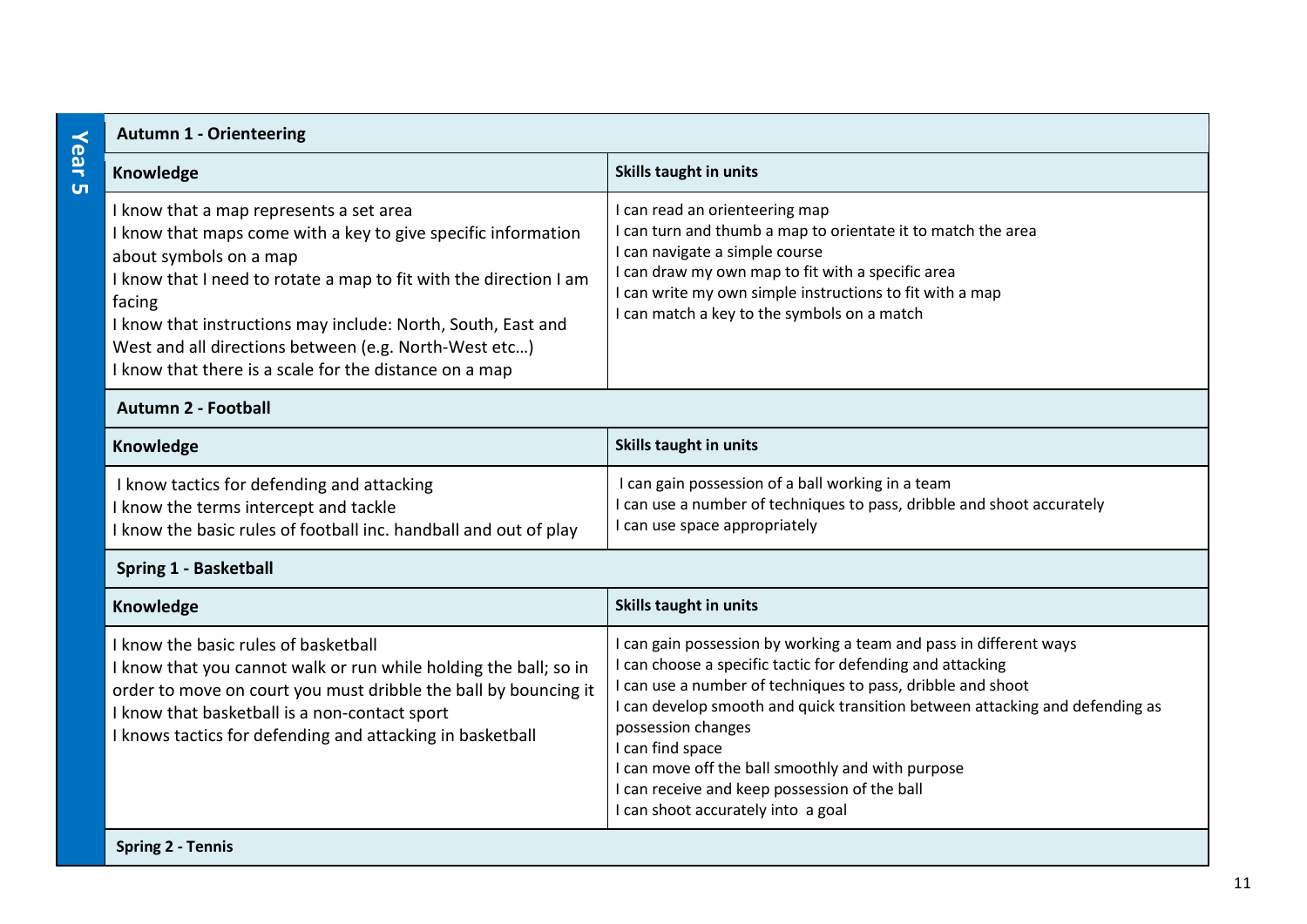| Knowledge                                                                                                                                                                                                                                  | Skills taught in units                                                                                                                                                                                                                                                                     |
|--------------------------------------------------------------------------------------------------------------------------------------------------------------------------------------------------------------------------------------------|--------------------------------------------------------------------------------------------------------------------------------------------------------------------------------------------------------------------------------------------------------------------------------------------|
| I know the basic rules of tennis<br>I know that the ball can only bounce once on my side before I hit it<br>back over the net<br>I know that the ball must stay within a given area<br>I know some tactics that I can use in a tennis game | I can develop various strokes (forehand/backhand)<br>I can rally with a partner and aim to improve the length each time<br>I can start play by serving the ball to my opponent<br>I can target a ball into a specific space that an opponent cannot reach                                  |
| <b>Summer 1 - Cricket</b>                                                                                                                                                                                                                  |                                                                                                                                                                                                                                                                                            |
| Knowledge                                                                                                                                                                                                                                  | Skills taught in units                                                                                                                                                                                                                                                                     |
| I know the basic rules of cricket<br>I know that I can score a run by running to the opposite wicket<br>I know that I can be caught, bowled or run out<br>I know some tactics that I can use in a cricket game                             | I can bat a ball to deceive fielders<br>I can use and develop an effective bowling<br>techniques (underarm or for HA chn overarm)<br>I can develop an effective batting technique<br>I can return a ball accurately to a teammate<br>I can use a range of catching and throwing techniques |
| <b>Summer 2 - Athletics</b>                                                                                                                                                                                                                |                                                                                                                                                                                                                                                                                            |
| Knowledge                                                                                                                                                                                                                                  | Skills taught in units                                                                                                                                                                                                                                                                     |
| I know the best body position for running for speed and over barriers<br>I know that athletes practise and evaluate their performance to get<br>better                                                                                     | I can run for distance and speed<br>I can run as part of a team<br>I can hurdle over low barriers<br>I can throw for distance using two throwing techniques<br>I can jump for distance and height (with run up for length)                                                                 |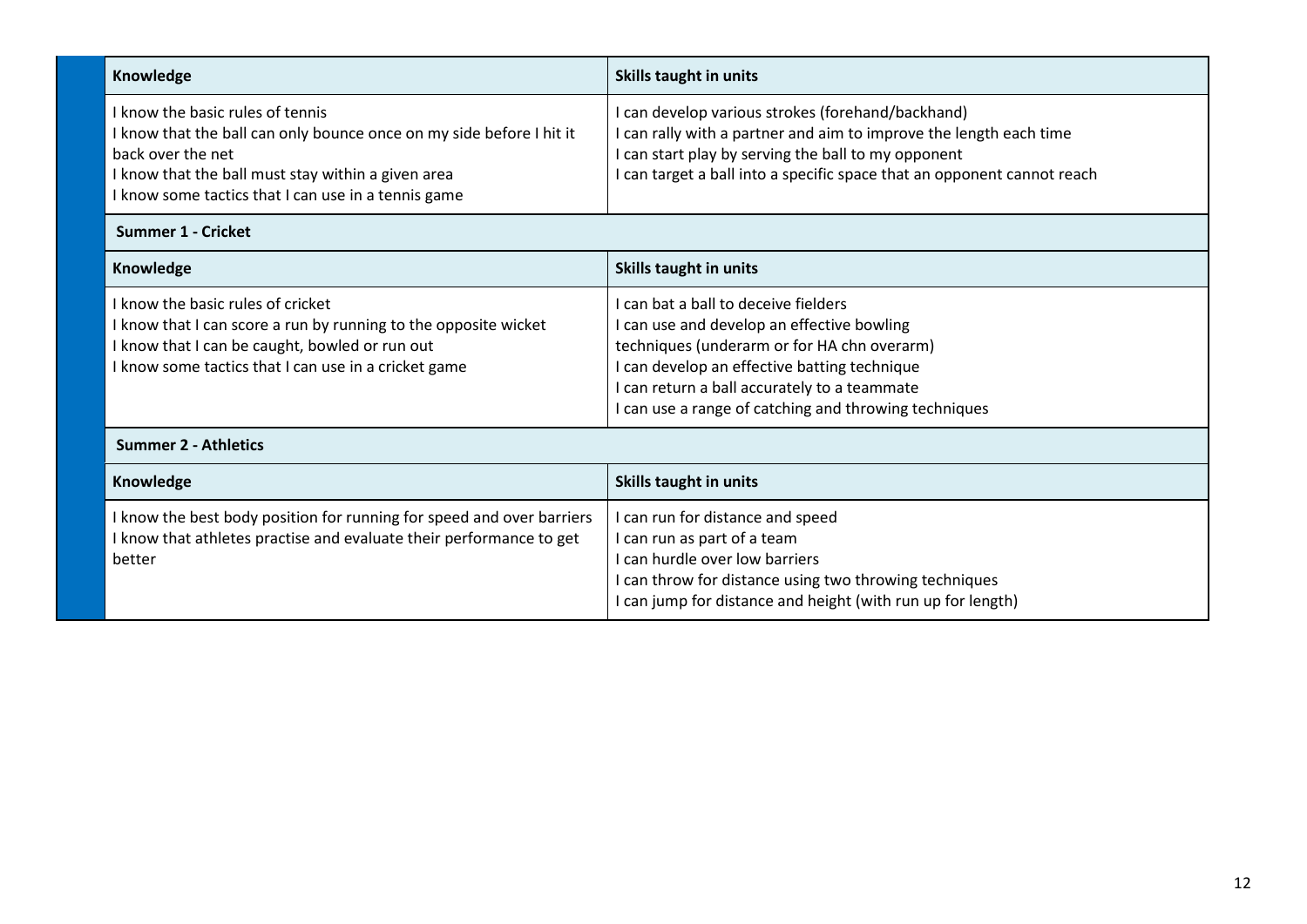## **Year 6 Autumn 1 - Netball**

| <b>Service Service</b><br><b>Service Service</b><br>$\mathcal{L}(\mathcal{L})$ and $\mathcal{L}(\mathcal{L})$ and $\mathcal{L}(\mathcal{L})$ and $\mathcal{L}(\mathcal{L})$ |  |
|-----------------------------------------------------------------------------------------------------------------------------------------------------------------------------|--|
| . .                                                                                                                                                                         |  |
| $\sim$<br><b>Contract Contract Contract Contract Contract Contract Contract Contract Contract Contract Contract Contract Co</b>                                             |  |
|                                                                                                                                                                             |  |

| Knowledge                                                                                                                                                                                                                                                                                         | Skills taught in units                                                                                                                                                                                                                                                                                      |
|---------------------------------------------------------------------------------------------------------------------------------------------------------------------------------------------------------------------------------------------------------------------------------------------------|-------------------------------------------------------------------------------------------------------------------------------------------------------------------------------------------------------------------------------------------------------------------------------------------------------------|
| I know the basic rules of netball and can apply them:<br>I know that I cannot move with the ball<br>I know that I can pivot on one foot to change direction<br>I know how to intercept a ball<br>I know the different ways to pass a ball<br>I know a range of attacking and defending strategies | I can play as a team and communicate a plan<br>I can pass/ shoot a ball accurately<br>I can pivot<br>I can use a correct shooting technique<br>I can pass accurately and consistently to keep possession for longer periods<br>I can develop smooth and quick transition between attacking and defending as |
|                                                                                                                                                                                                                                                                                                   | possession changes<br>I can find space                                                                                                                                                                                                                                                                      |

### **Autumn 2 - Rugby**

| Skills taught in units<br>Knowledge<br>I know a range of attacking and defending strategies<br>I can pass accurately to my teammates<br>I know that I can only pass the ball sideways or backwards<br>I can run holding the ball<br>I know that I can only pull the tag of the ball carrier<br>I can score by running to a line and touching the ball down<br>I know that if my tag is pulled, I must roll the ball backwards to a<br>I can dodge a player from the opposite team<br>waiting teammate.<br>I know that I can |                                |  |
|-----------------------------------------------------------------------------------------------------------------------------------------------------------------------------------------------------------------------------------------------------------------------------------------------------------------------------------------------------------------------------------------------------------------------------------------------------------------------------------------------------------------------------|--------------------------------|--|
|                                                                                                                                                                                                                                                                                                                                                                                                                                                                                                                             |                                |  |
|                                                                                                                                                                                                                                                                                                                                                                                                                                                                                                                             | I know how to intercept a ball |  |

#### **Spring 1 - Hockey**

| Knowledge                                                                                                                                                                                                                                                                                                                                                                            | Skills taught in units                                                                                                                                                                           |
|--------------------------------------------------------------------------------------------------------------------------------------------------------------------------------------------------------------------------------------------------------------------------------------------------------------------------------------------------------------------------------------|--------------------------------------------------------------------------------------------------------------------------------------------------------------------------------------------------|
| I know that I can affect the game play by intercepting the ball<br>I know a range of attacking and defending strategies<br>I know how to pass the ball in different ways<br>I know the basic rules of hockey:<br>I know that hockey is a non-contact sport<br>I know that I can score a point by getting the ball in the goal<br>I know some tactics that I can use in a hockey game | I can vary tactics and adapt skills depending on what is happening in a game<br>can keep possession of the ball against one or more defenders<br>I can dribble, pass, shoot and receive the ball |
| <b>Spring 2 - Volleyball</b>                                                                                                                                                                                                                                                                                                                                                         |                                                                                                                                                                                                  |